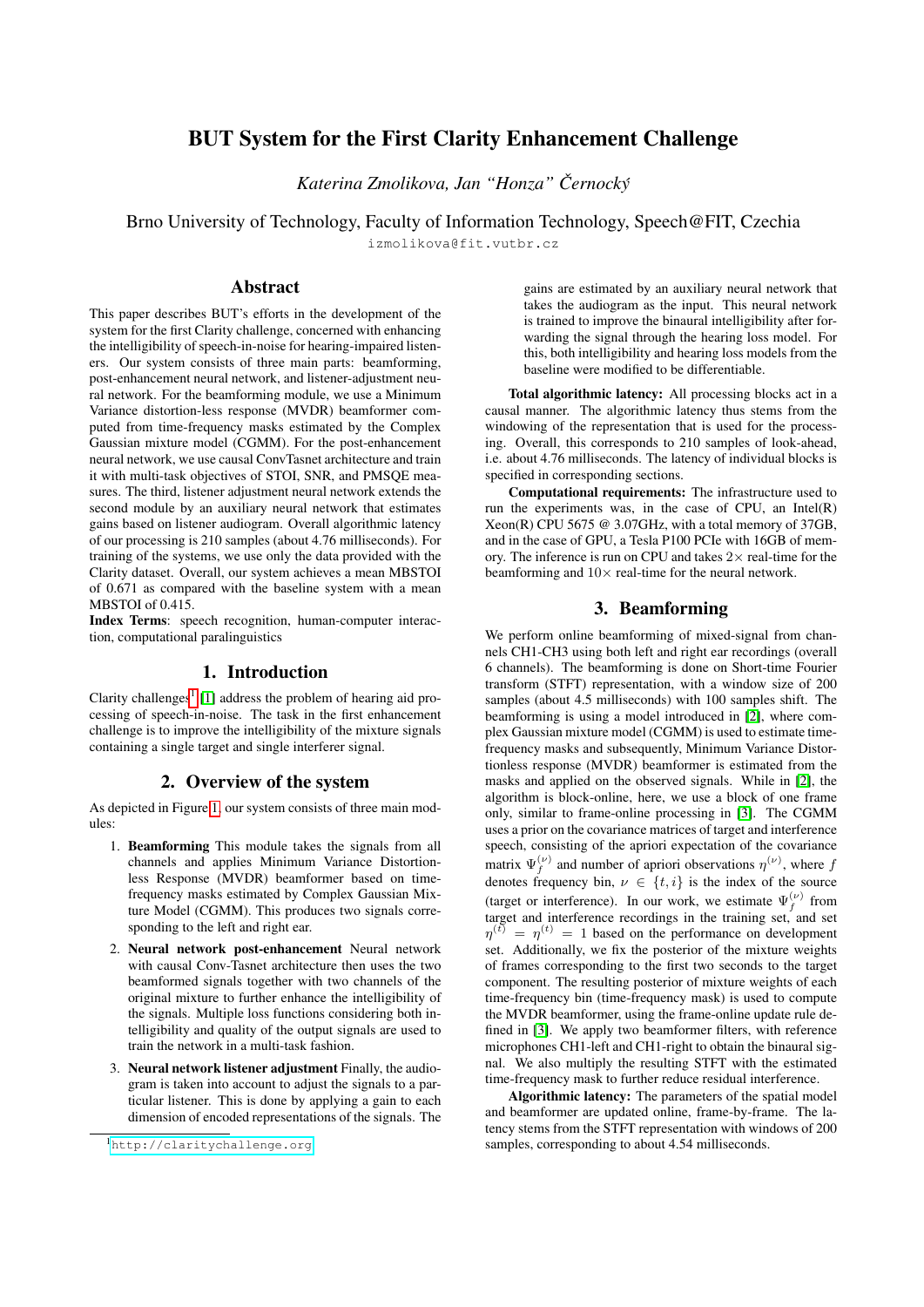<span id="page-1-0"></span>

Figure 1: *Overall scheme of the system.*

## <span id="page-1-1"></span>4. Neural network post-enhancement

The outputs of beamforming are further post-processed by a neural network. We use ConvTasnet architecture in its causal variant [\[4\]](#page-2-3), as implemented in Asteroid toolkit [\[5\]](#page-2-4). We set the hyperparameters to  $N = 256, B = Sc = 128, H = 512, P =$  $3, R = 3, X = 8$ . The encoder and decoder use windows of 10 samples with 5 samples shift. We use both binaural signals on the input of the network, both are processed by the same encoder and then concatenated. In addition, we also use the unprocessed signal from CH1 on the input, to enable recovering from unsuccessful beamforming (e.g. in a case where the angle between target and interference is small). The output of the network is again a binaural signal. The network is trained with a multi-task loss function. The main component is the STOI [\[6\]](#page-2-5) loss function, with a weight of 0.9. Next, we use SNR and PM-SQE [\[7\]](#page-2-6) loss, both with weights of 0.05 to prevent the network from overfitting to the STOI measure. The target for all parts of the loss function is the target anechoic signal.

Algorithmic latency: The ConvTasnet architecture is causal apart from the initial encoder, which uses 10 sample windows. This causes the algorithmic latency of 10 samples, corresponding to about 0.23 milliseconds.

#### <span id="page-1-3"></span>5. Neural network listener adjustment

To adjust the processing to a particular listener, we used the audiogram in the neural network processing stage. We took the trained model described in Section [4](#page-1-1) and extended it with an auxiliary network, consisting of 3 fully connected layers, with Leaky ReLU activations. The auxiliary network takes on input the audiogram and the representation on the output of the separator part of ConvTasnet. The output of the auxiliary network was then used as gains for the estimated representations before decoding. The auxiliary network was initialized to output approximately one, thus mimicking the processing without the auxiliary network. We fixed the parameters of the original network and trained the auxiliary network only, with the objective of MBSTOI [\[8\]](#page-2-7) of signals processed by the MSBG hearing loss model [\[9\]](#page-2-8) (corresponding to the evaluation measure used in the challenge). For this, we rewrote the baseline models provided by the organizers into their differentiable versions. As targets of the optimization, we again used the anechoic target signals.

Algorithmic latency: This part only extends the neural network introduced in the previous section. The extension processes each frame separately. Therefore, this does not introduce any algorithmic latency in addition to the one introduced in Section [4.](#page-1-1)

<span id="page-1-2"></span>Table 1: *Speech intelligibility results on development set. HL+MBSTOI refers to evaluation of MBSTOI after application of hearing loss model to the signals and corresponds to the final evaluation metric in the challenge. All reported numbers are mean results over the set.*

|     | method                      |       | MBSTOI HL+MBSTOI |
|-----|-----------------------------|-------|------------------|
| (1) | baseline<br>CGMM+MVDR       | 0.707 | 0.415<br>0.599   |
| (5) | $(3)$ NN post-enh $(SNR)$   | 0.767 | 0.631            |
|     | $(4)$ NN post-enh (bf-only) | 0.770 | 0.635            |
|     | NN post-enh                 | 0.795 | 0.657            |
| (6) | NN listener (random)        | 0.759 | 0.662            |
|     | NN listener                 | 0.759 | 0.671            |

# 6. Results and discussion

#### 6.1. Objective intelligibility results

The results of our system are shown in Table [1.](#page-1-2) We report two metrics: *MBSTOI* which is the modified binaural STOI computed directly from the enhanced signals, and *HL+MBSTOI*, which corresponds to computing MBSTOI after applying the baseline hearing loss model to the enhanced signals (this is the final evaluation metric used in the challenge).

In rows (1) and (2) in Table [1,](#page-1-2) we observe significant improvement in HL+MBSTOI when using CGMM+MVDR beamforming as compared with the baseline processing. The neural network-based post-enhancement, as described in Section [4,](#page-1-1) further improves the intelligibility, as shown in row (5). We conducted additional experiments to further study different aspects of the model and training. First, we performed the training with SNR loss only, as opposed to the multi-task loss. Second, we trained a neural network with the beamformed input only, without using also the unprocessed mixtures at the input. The results shown on rows (3) and (4) show that both of these aspects slightly hurt the performance.

Finally, the result of using listener adjustment described in Section [5](#page-1-3) is shown on row (7) of Table [1.](#page-1-2) The results show improvement in the HL+MBSTOI metric and degradation on MBSTOI without the hearing loss model. This is expected as this processing should learn to compensate for the hearing loss. To test whether the neural network truly uses the audiogram to adjust the output to the listeners, we used audiograms of random listeners during the evaluation in an experiment shown on row (6). While this result is still better than *NN post-enh*, it stays behind the correct listener adjustment on row (7). We can thus conclude that the gains introduced with the auxiliary network partially optimize the HL+MBSTOI loss in general, and partially adjust to the listener using the audiogram.